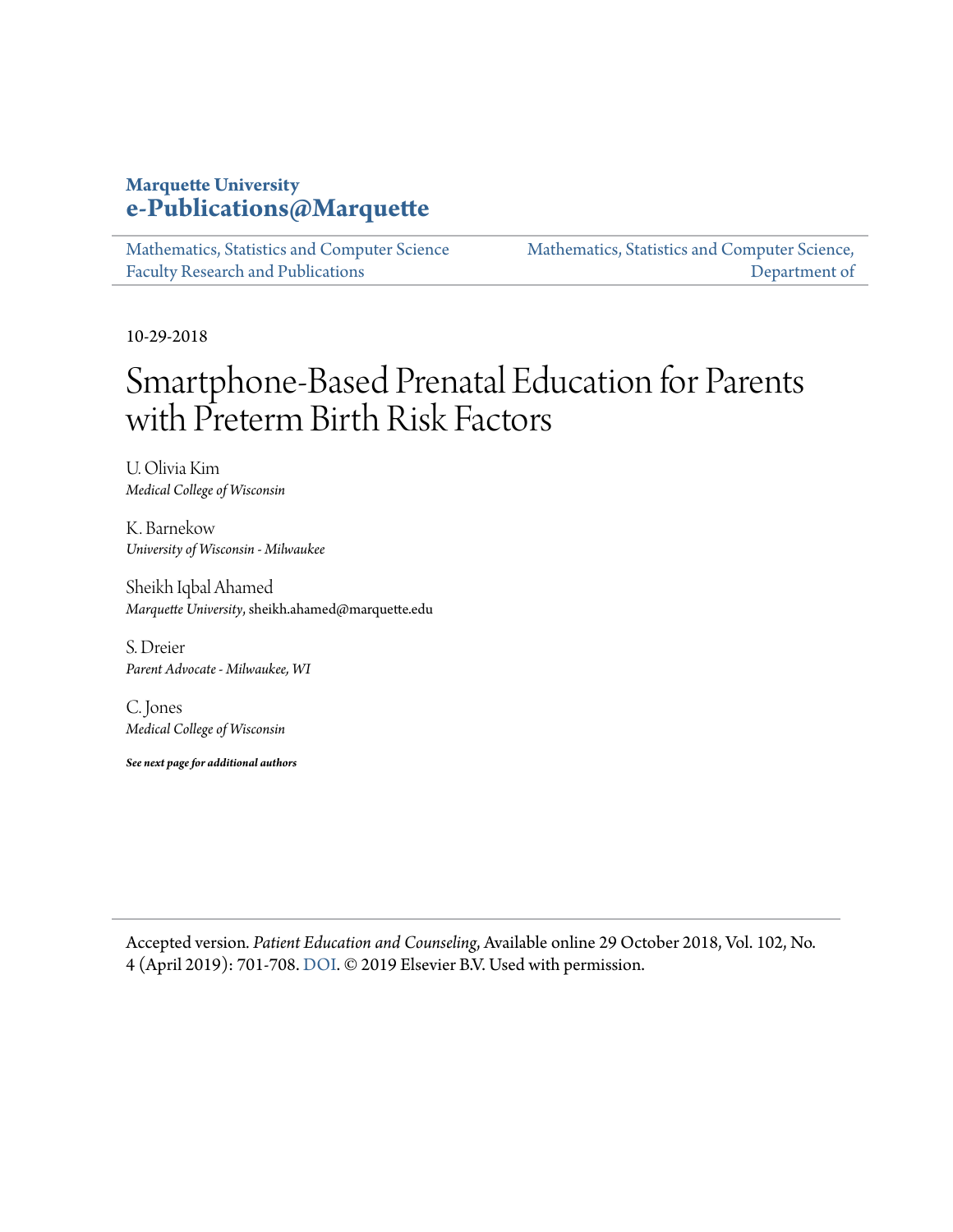#### **Authors**

U. Olivia Kim, K. Barnekow, Sheikh Iqbal Ahamed, S. Dreier, C. Jones, M. Taylor, Md Kamrul Hasan, and M. A. Basir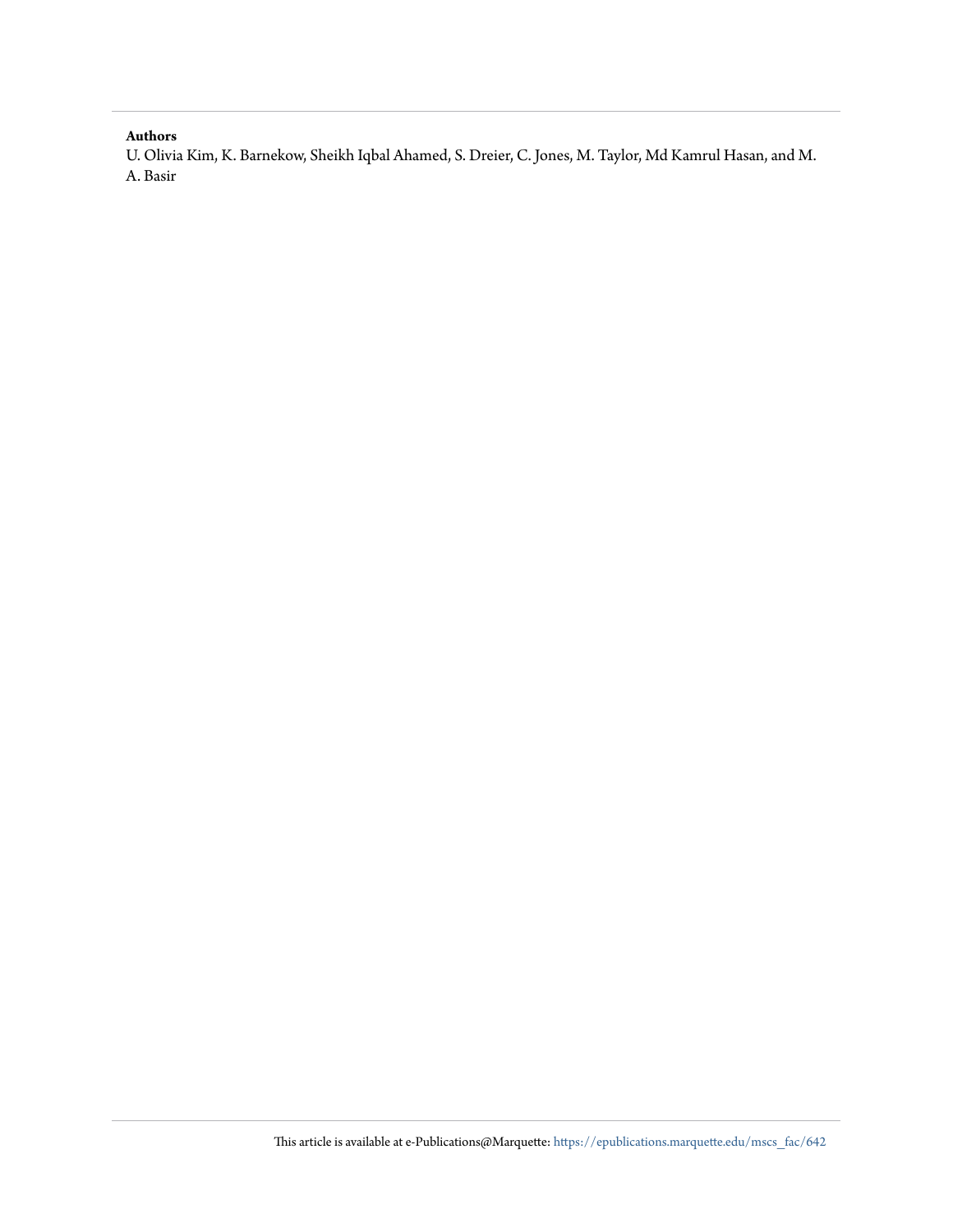**Marquette University**

### **e-Publications@Marquette**

### *Mathematics Faculty Research and Publications/College of Arts and Sciences*

*This paper is NOT THE PUBLISHED VERSION;* **but the author's final, peer-reviewed manuscript.**  The published version may be accessed by following the link in the citation below.

*Patient Education and Counseling*, (October, 2018). [DOI.](https://doi.org/10.1016/j.pec.2018.10.024) This article is © Elsevier and permission has been granted for this version to appear in [e-Publications@Marquette.](http://epublications.marquette.edu/) Elsevier does not grant permission for this article to be further copied/distributed or hosted elsewhere without the express permission from Elsevier.

# Smartphone-based Prenatal Education for Parents with Preterm Birth Risk Factors

U. Olivia Kim Medical College of Wisconsin, Milwaukee, WI K. Barnekow University of Wisconsin Milwaukee, Milwaukee, WI S. I. Ahamed Marquette University, Milwaukee, WI S. Dreier Parent Advocate, Milwaukee, WI C. Jones Medical College of Wisconsin, Milwaukee, WI M. Taylor Moreland Obstetrics and Gynecology, Waukesha, WI Md.K. Hasan Marquette University, Milwaukee, WI M. A. Basir Medical College of Wisconsin, Milwaukee, WI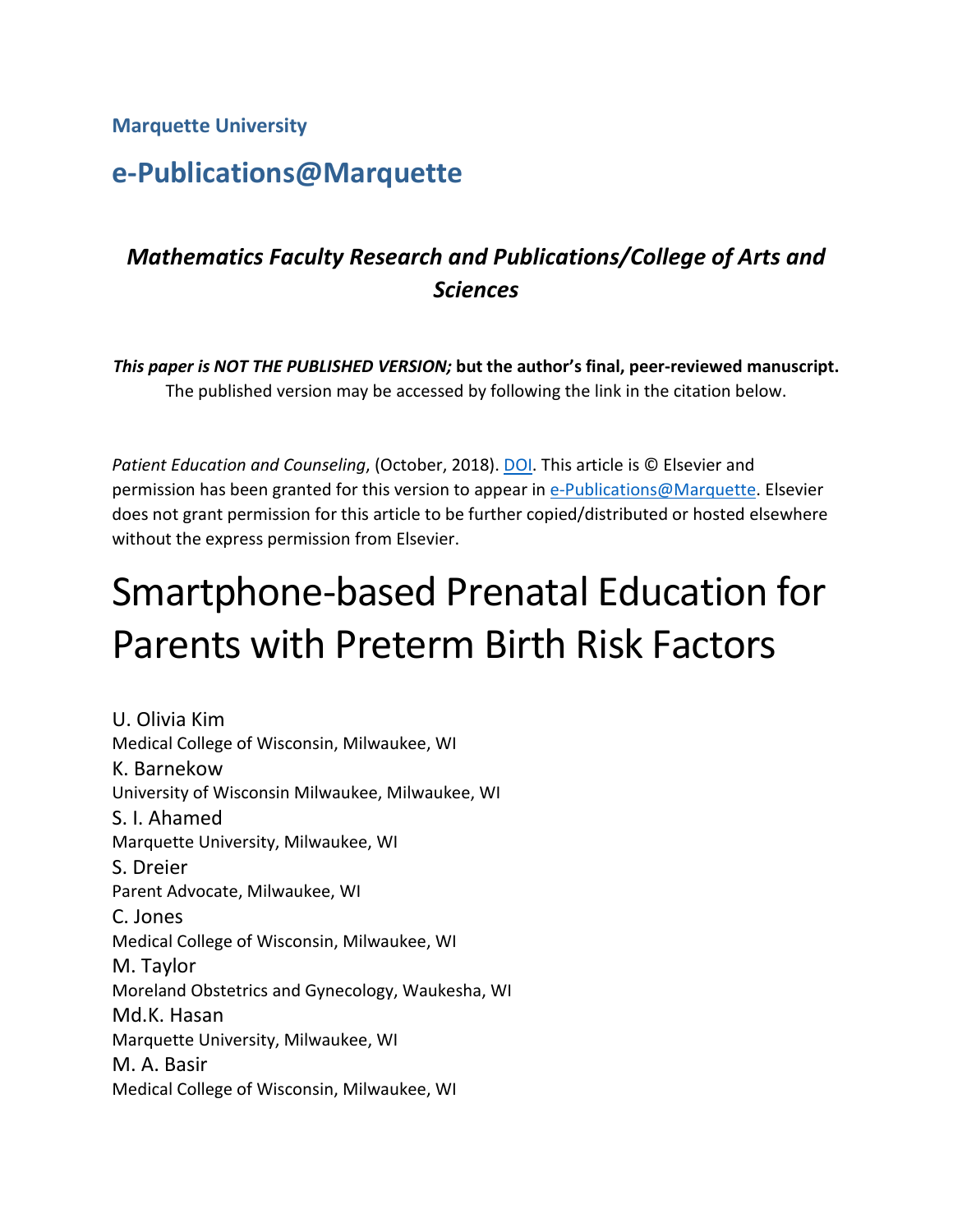#### **Highlights**

- Half of all premature births in the United States have preterm birth associated risk factors.
- Prematurity education is currently offered to parents upon hospitalization for preterm birth.
- Lack of prematurity education before the birth hospitalization leaves parents unprepared.
- Smartphone-based prenatal prematurity education benefited parents at-risk for preterm birth.
- In the majority of participants, the smartphone-based prenatal prematurity education did not increase parental anxiety.

#### Abstract

#### **Objective**

To develop an educational mobile application (app) for expectant parents diagnosed with risk factors for premature birth.

#### Methods

Parent and medical advisory panels delineated the vision for the app. The app helps prepare for preterm birth. For pilot testing, obstetricians offered the app between 18–22 weeks gestational age to English speaking parents with risk factors for preterm birth. After 4 weeks of use, each participant completed a questionnaire. The software tracked topics accessed and duration of use.

#### Results

For pilot testing, 31 participants were recruited and 28 completed the questionnaire. After app utilization, participants reported heightened awareness of preterm birth (93%), more discussion of pregnancy or prematurity issues with partner (86%), increased questions at clinic visits (43%), and increased anxiety (21%). Participants reported receiving more prematurity information from the app than from their healthcare providers. The 15 participants for whom tracking data was available accessed the app for an average of 8 h.

#### **Conclusion**

Parents with increased risk for preterm birth may benefit from this mobile app educational program.

#### Practice implications

If the pregnancy results in preterm birth hospitalization, parents would have built a foundation of knowledge to make informed medical care choices.

#### Keywords

High-risk pregnancy; Medical complications of pregnancy; Premature infant; Prenatal care

#### 1. Introduction

One in every ten infants in the U.S. is born prematurely at <37 weeks gestational age (GA).<sup>1</sup> Preterm infants are more likely than full-term infants to die or develop long term health challenges.<sup>2,3,4,5,6,7</sup> According to one estimate, half of all U.S. premature births have associated risk factors.<sup>8</sup> Despite prenatal identification, parents with risk factors first receive prematurity education when the mother is hospitalized for preterm birth.<sup>9,10</sup> This "last minute" education is not ideal since parental learning during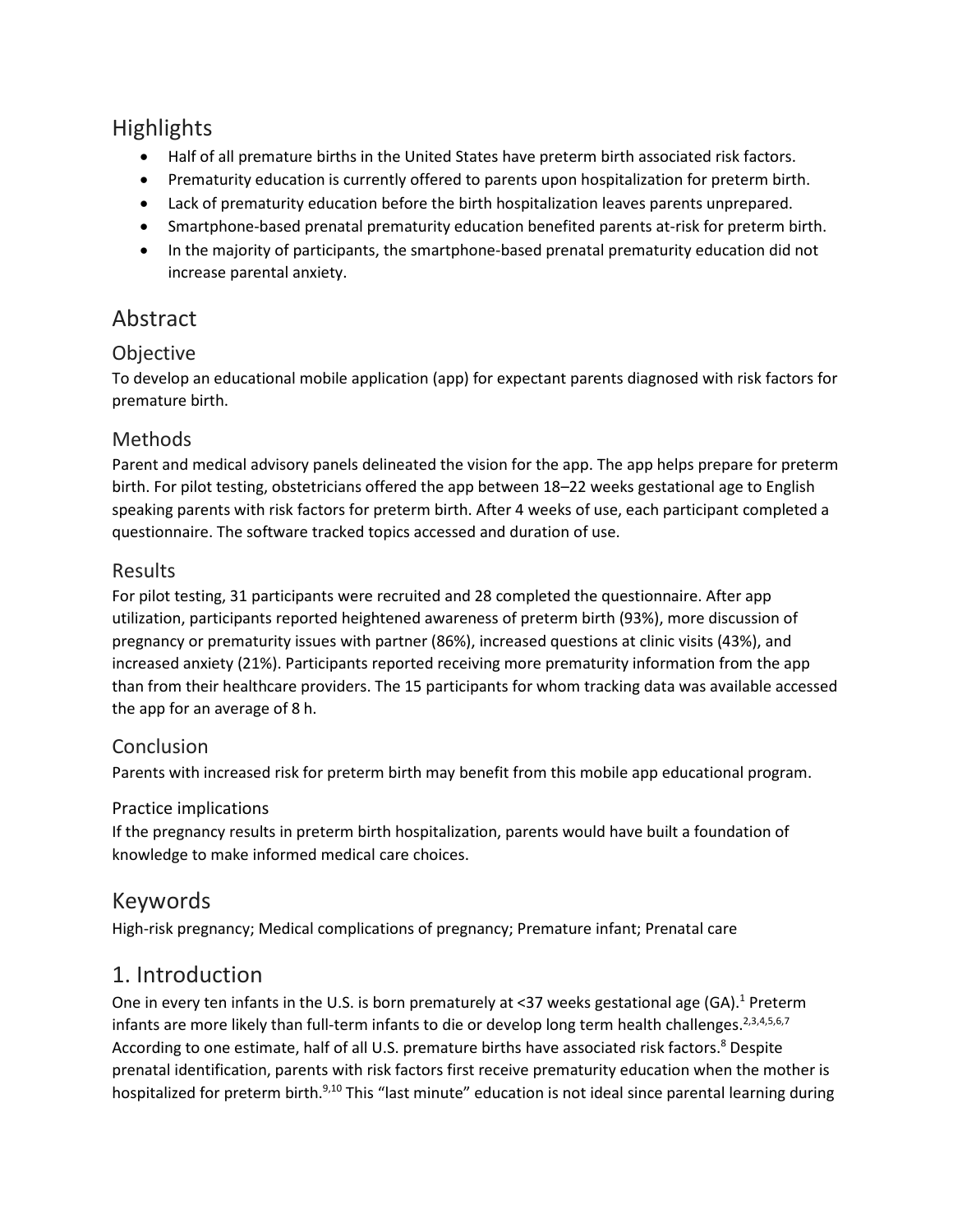hospitalization is compromised by labor, anxiety, and medications.<sup>11,12,13,14,15</sup> Lack of prenatal prematurity education leaves parents unprepared to make informed healthcare choices before and during the preterm birth hospitalization.<sup>16,17,18,19</sup>

There are several reasons for the current lack of prematurity education during prenatal visits. First, obstetric healthcare providers are hesitant to provide premature infant health outcome information to parents, especially regarding neurodevelopmental outcomes.<sup>20,21</sup> Secondly, obstetric healthcare providers are reluctant to risk frightening pregnant women with discussions of potential neonatal death and disability, since most pregnancies will not result in a preterm birth.<sup>22</sup> Finally, there is concern that the parents will not be receptive to anticipatory education unless the threat of preterm birth is a "clear and present danger." $^{23}$ 

Several public health websites list preterm birth associated risk factors.<sup>1,24</sup> Preterm births may be classified as spontaneous or medically indicated. Risk factors for spontaneous preterm birth include a prior spontaneous preterm birth and short cervical length.<sup>25</sup> Risk factors for medically indicated preterm birth include intrauterine growth restriction, chronic hypertension and history of preeclampsia.<sup>26</sup> Most parents do not currently receive comprehensive prematurity education at the time of identification of preterm birth associated risk factors. 9

Text4baby is the first national mobile health service in the United States that aims to provide information to pregnant women to help improve health outcomes. More than 320,000 participants enrolled in the program between 2010 and 2012.<sup>27</sup> The "Text4baby" service models how smartphone technology can successfully address the challenges of prenatal education, health literacy and reaching parents from underserved communities regarding routine pregnancy care.<sup>28</sup> Similar interventions in maternal and newborn healthcare have also been reported from abroad. <sup>29</sup> A smartphone-based prematurity education program that provides anticipatory guidance to parents with preterm birth associated risk factors may enhance the quality of parental healthcare decisions and improve prematurity care.

The Health Belief Model suggests that a prematurity education program can be successful if: 1) parents believe they are at risk of preterm birth, 2) parents recognize that the preterm birth could seriously affect their lives, 3) the educational program informs parents how they can improve outcomes, 4) participation in the program is easy, 5) program provides cues to parental action, and 6) program enhances parental self-efficacy.<sup>30</sup> Our hypothesis is that a Health Belief Model based smartphone parent education program that is recommended by obstetric healthcare providers at the time of diagnosis of a preterm birth risk factor, will engage and prepare parents without adding undue anxiety.<sup>31</sup>

#### 2. Methods

Two objectives were set for the study: 1) Develop an educational multimedia mobile application (app) for parents at risk for preterm birth and 2) Pilot the mobile app and test feasibility of the concept in a group of expectant parents diagnosed to be at increased risk of preterm birth. We first assembled a study team with expertise in mobile health, health literacy, neonatology, and maternal-fetal medicine, as well as a parent advocate. Weekly to biweekly meetings delineated the vision of the app. To ensure that the educational content was relevant and appropriate, both a medical advisory panel (obstetric, neonatology and maternal-fetal medicine providers) and a parent advisory panel (four mothers and one father of preterm infants) were formed and consulted throughout app development. Based on parental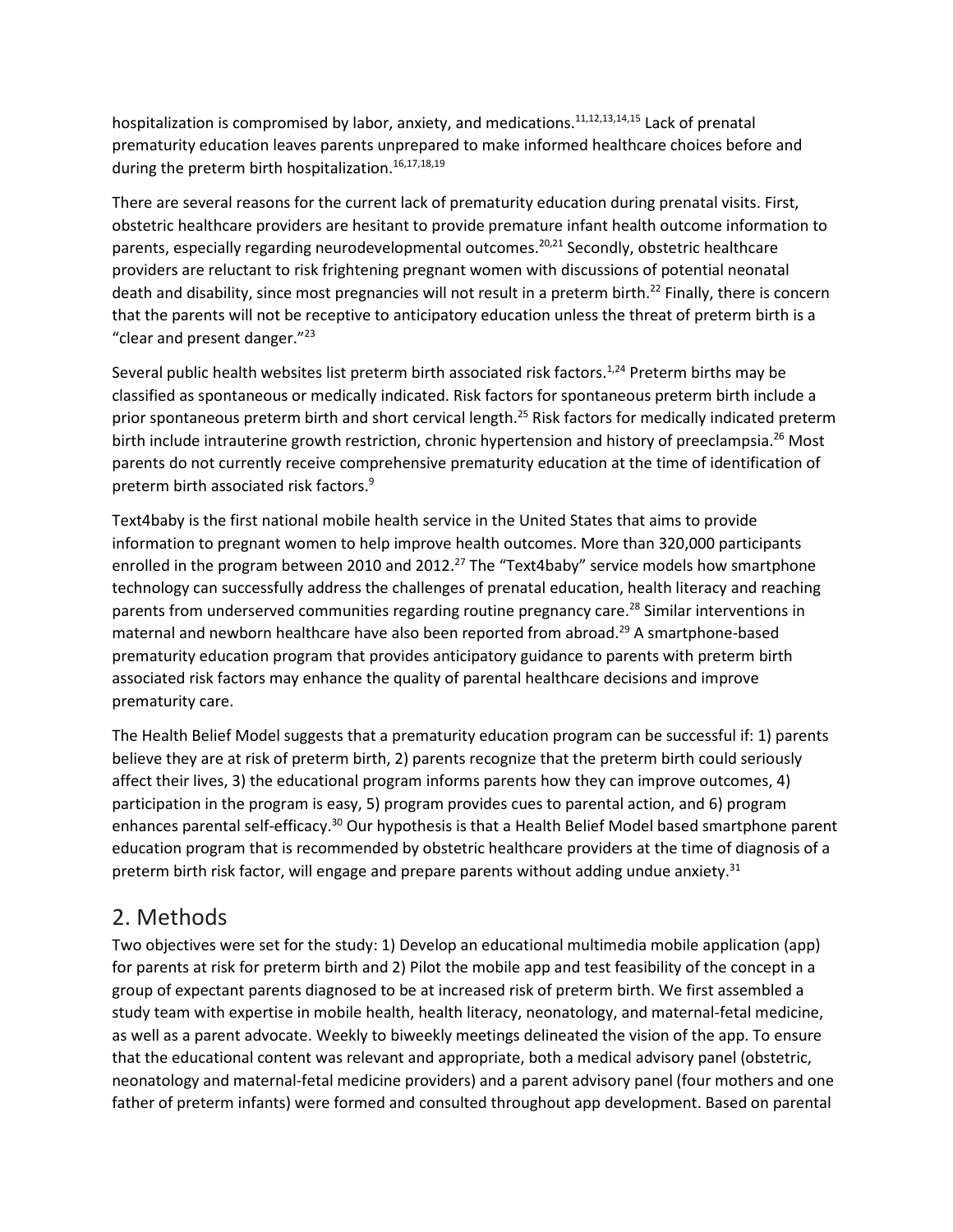input, the app was named "Preemie Prep for Parents (P3) mobile app." The Institutional Review Board (IRB) approved the study.

Development of the P3 app: Educational content is determined using published literature and input from the two advisory panels.<sup>17,32</sup> The information domains include: 1) medical knowledge, 2) preparedness for preterm birth, 3) parent emotional health, 4) advocacy for themselves and their unborn child, and 5) partnership with their significant other and/or physician. Educational content is organized in a week-by-week format for 18 to 33 weeks GA and includes fetal growth and development, introduction to the levels and capabilities of neonatal intensive care units (NICUs), and signs and treatment of preterm labor. A library containing pictures of premature infants at various GA and information on organ-based neonatal conditions is included. The app utilizes published national premature infant health outcome data with the option for centers to add their specific data.<sup>33</sup> The GA specific chances of survival and morbidity are presented with interactive icon array pictographs. Representative screen shots from the P3 app are shown in Fig. 1.



Fig. 1. Screen shots of the Preemie Prep for Parents (P3) mobile app. Top left: Logo designed by parents and providers for the mobile app Top center: An example of anticipatory guidance provided to parents Top right: An example of information that encourages parental involvement Bottom left: Page for parents who are at 23 weeks gestation. Bottom center: A pictograph showing neonatal outcome at 22 week gestation Bottom right: A pictograph showing neonatal outcome at 25 week gestation.

Patient education best practices and health literacy principles are utilized throughout the app to maximize comprehension and learning.<sup>34</sup> Based on the Health Belief Model the app motivates the user by providing cues to action via text notifications including achieved pregnancy milestones, encouraging statements and informational pearls (Table1).<sup>30</sup> Information is presented through interactive pictographs, pictures, visual-aids, and both instructional and real-life videos. The app is designed to be motivational and personalized to the user. For example, the parent enters his/her name, gender of the fetus, due date and has the option to upload personal pictures, including ultrasound images.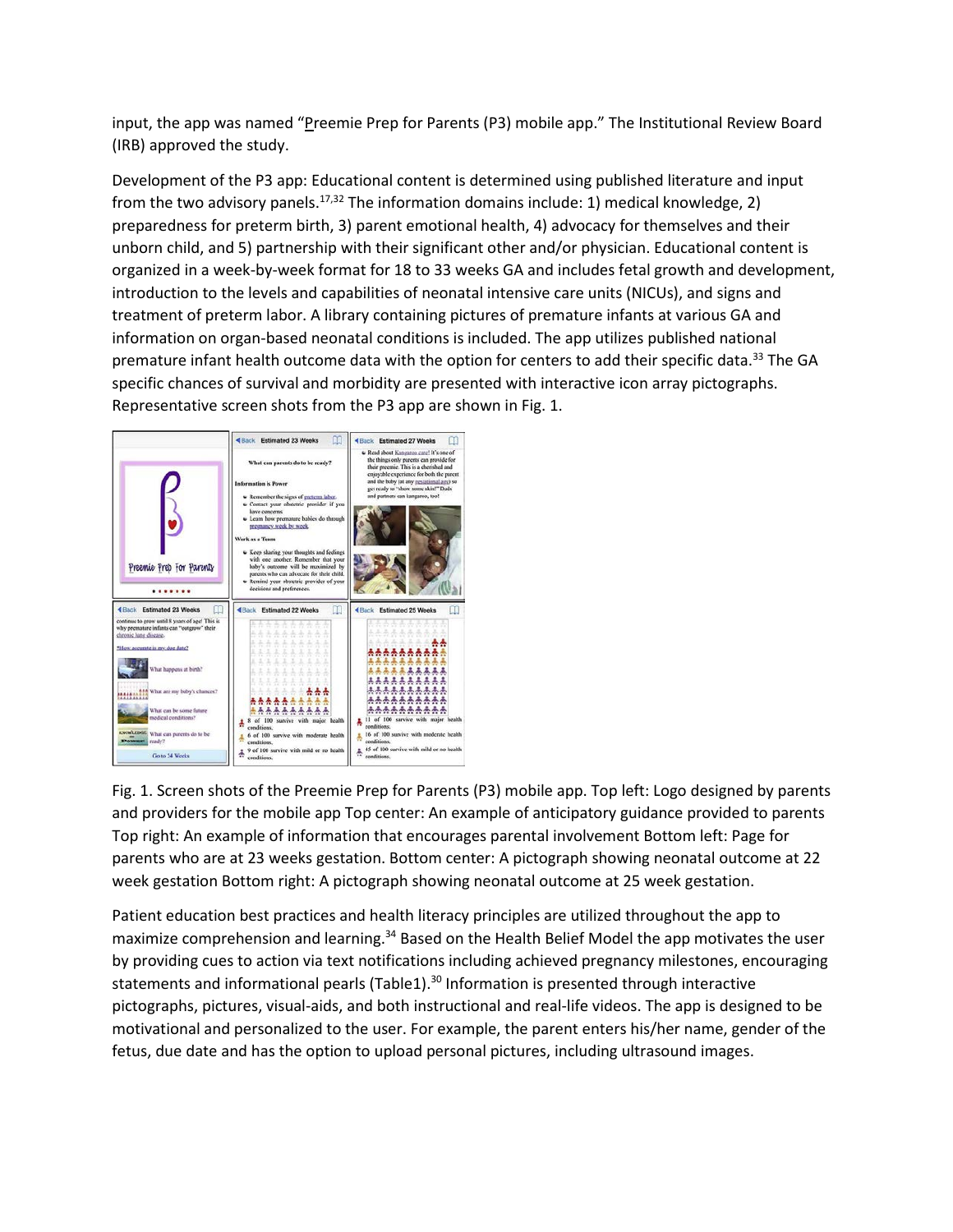Table 1. Sample text notifications sent via the P3 mobile app to parents with identified preterm birth associated risk factors.

- **[Participant's first name], did you know? A "full-term" pregnancy lasts 280 days or 40 weeks from the first day of the last menstrual period. Click Next to learn more.**
- **[Participant's first name], did you know? Babies are most healthy when they are born between 39 weeks and 0 days to 40 weeks and 6 days. Click Next to learn more.**
- **[Participant's first name], did you know? Important medical decisions for you and your baby are based on the due date. An ultrasound in the first 13 weeks (first trimester) is the most accurate estimate but can still be off by 5-7 days. Click Next to learn more.**
- **[Participant's first name], it is important that you know that current medical technology can only help certain premature babies. Click Next to learn more.**
- **[Participant's first name], did you know? The length of the pregnancy is not the only factor that determines how a baby will do after birth. Click Next to learn more.**
- **[Participant's first name], did you know? Premature babies, seem to be developed on the outside but they may not be fully functioning on the inside. Click Next to learn more.**
- **[Participant's first name], it is important that you know the signs and symptoms of preterm labor. Call your doctor right away if you notice any of these. Click Next to learn more.**
- **[Participant's first name], did you know? Preterm babies born before 28 weeks of pregnancy have more complications. Click Next to learn more.**
- **[Participant's first name], did you know? All premature babies born before 34 weeks of pregnancy require specialized care in the neonatal intensive care unit (NICU). Click Next to learn more.**
- **[Participant's first name], did you know? Premature babies have the best outcomes when both the medical team and parents work together. Want to know what you can do to help? Click Next to learn more.**
- **[Participant's first name], did you know? Premature babies need special medical care immediately after birth. Click Next to learn more.**

The P3 app pilot and feasibility testing: We set a recruitment goal of 30 participants for the pilot study. The two recruitment sites included an academic health center and an obstetric private practice clinic. Enrollment criteria included: English literate, ≥18 years of age, increased risk for preterm birth as determined by the patient's obstetric provider, 18–22 weeks GA at enrollment, absence of known fetal anomalies, possession of a personal smartphone, and no plan to change mobile service provider, upgrade phone or travel outside the country during the study period (4 weeks). The enrollment GA window was selected to allow enough time for parents to review the app prior to possible birth at a GA when neonatal resuscitation is an option. Potential participants were identified by the obstetric provider who also informed the patient (and partner) of the availability of the P3 app. A study team member met with interested patients (and partner) during a routine visit to obtain informed consent. Depending on participant preference, the app was either downloaded by the study team onto the participant's smartphone or a link and unique password were provided to the participant to download the app later. Once downloaded, remote tracking of the app's use began. Study limitations required that each participant's use of the app be limited to 4 weeks after enrollment or up to the time of delivery, whichever occurred first. The P3 app is iOS and Android compatible and was available on the Apple App Store and Google Play Store for the study. Downloading of the app was password restricted to only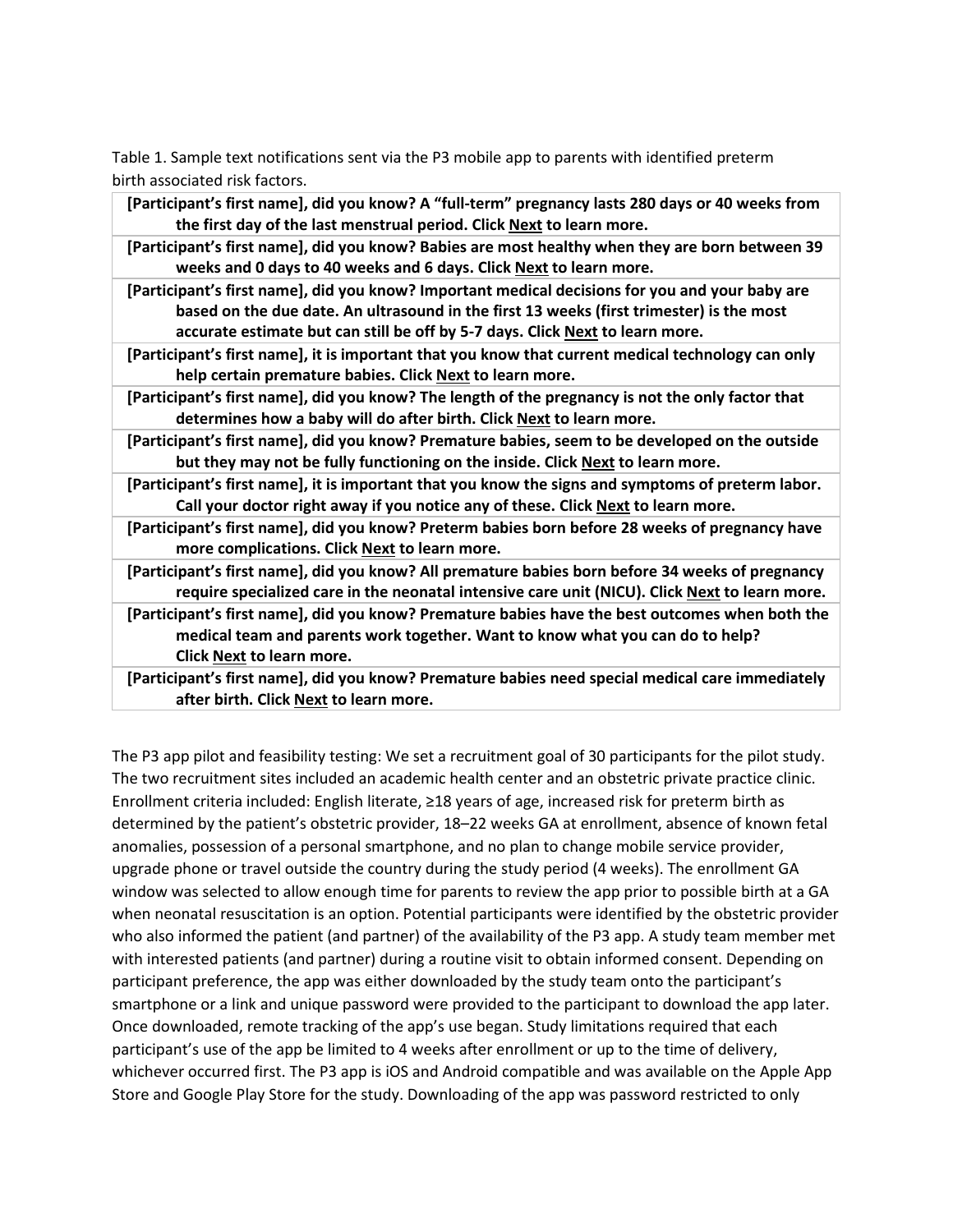allow access by study participants. The P3 app also tracks an individual participant's use. Tracked data includes time spent using the app, topics visited, and time spent on each topic.

A 15-item entry survey was given to collect participant demographics, prior use of mobile apps, and obstetric history. At study completion, a 45-item exit survey was given to collect feedback regarding the app's educational content, features, and usability. Both surveys were tested for readability and comprehension by the medical and parent advisory panels. The items required a yes or a no response and open-ended comments and suggestions were collected. Data from the surveys were entered in a spreadsheet and cross checked for accuracy. At the end of the study, monetary compensation was provided to each participant in appreciation of their time.

#### 3. Results

The development of the P3 mobile app began in April 2015. The parent and medical advisory panels met separately for a total of 8 meetings to refine app content and presentation. For the pilot trial, 57 potential participants were screened, 32 were study eligible, 31 consented and 28 (10 fathers and 18 mothers) completed the exit survey. Participant demographics are presented in Table 2. The most common risk factors for preterm birth included prior spontaneous preterm birth and multifetal gestation. The median GA at enrollment was 20 (range, 18–22) weeks. Twenty participants were part of a mother/father pair. The majority (56%) of the mothers already had a pregnancy app on their phone at enrollment while none of the fathers had a pregnancy app. Participants (71%) reported using mobile apps regularly and the majority (64%) were Android users.

| Variable                                           |                          |
|----------------------------------------------------|--------------------------|
| Age, mean(SD) years                                | $32 + 5$                 |
| <b>Reproductive history</b>                        |                          |
| Gestational age week at enrollment, median (range) | 20 (18-22)               |
| Number of prior pregnancies, median (range)        | $3(1-6)$                 |
| Number of prior live births, median (range)        | $1(0-5)$                 |
|                                                    |                          |
| Risk factor for preterm birth, $n = 14a$           |                          |
| <b>Multiple gestation</b>                          | 5                        |
| Previous preterm delivery                          | 5                        |
| <b>Shortened cervix</b>                            | $\overline{\phantom{a}}$ |
| <b>Lupus</b>                                       | 1                        |
| <b>Anti-Kell</b>                                   | 1                        |
|                                                    |                          |
| Race (%)                                           |                          |
| Caucasian                                          | 71                       |
| African-American                                   | 21                       |
| <b>Hispanic</b>                                    | 4                        |
| Asian                                              | 4                        |
|                                                    |                          |
| Education (%)                                      |                          |
| <b>High school</b>                                 | 24                       |
| <b>College</b>                                     | 44                       |
|                                                    |                          |

Table 2. Demographics, n = 28 (18 mothers and 10 fathers).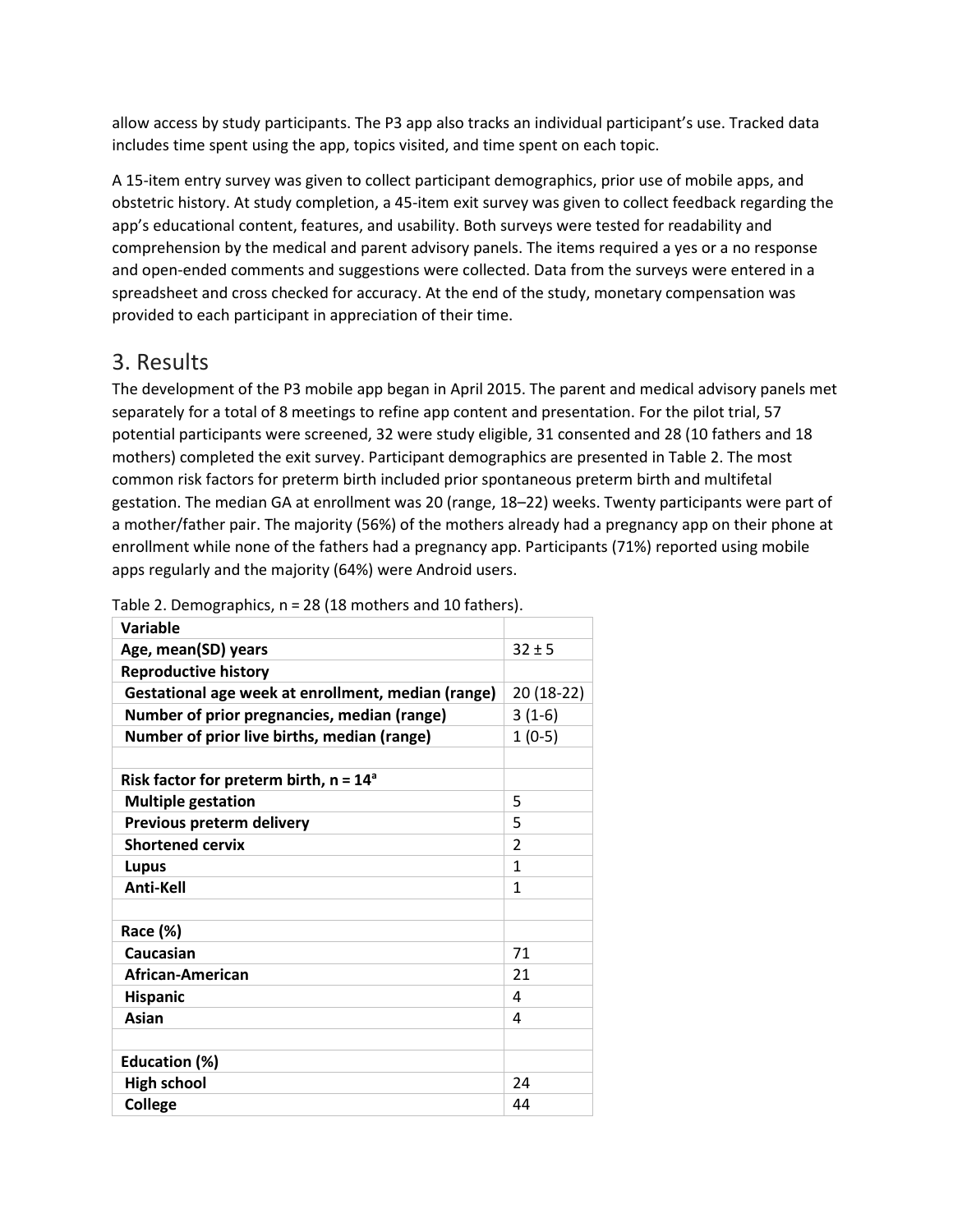| Postgraduate                            | 32        |
|-----------------------------------------|-----------|
|                                         |           |
| Smartphone                              |           |
| Android phone (%)                       | 64        |
| Number of apps on phone, median (range) | 15 (0-60) |
| Has a pregnancy app on their phone (%)  |           |
| Fathers, n=10                           | ŋ         |
| Mothers, n=18                           | 56        |
|                                         |           |
| Frequency of app use in general (%)     |           |
| <b>Sometimes</b>                        | 29        |
| All the time                            | 71        |
|                                         |           |

<sup>a</sup>Data missing for 4 of the 18 pregnancies.

Since most mothers delivered after the 4-week study period, GA at birth is known for 15 of the 18 mothers, with 6 (40%) experiencing preterm birth between 22 and 36 weeks. All participants who completed the study (n = 28) reported that the app provided important, new information and they believed access to the app would be beneficial for families. The exit survey items and participant responses are presented in Table 3. The vast majority of participants (94%) reported that the app improved and enhanced their *medical knowledge* and *preparedness*. They reported receiving more information from the app in areas of preterm labor, premature infants and parental role and responsibilities, than from their healthcare provider. One parent commented, "Prior to being part of this study, my husband and I toured NICUs, talked to neonatologists and researched online for info. Had we had access to this app earlier in our pregnancy this would have given us reliable, trustworthy information and eased our minds sooner, just because we knew what to expect sooner. I think this will be SO beneficial for families in similar situations in the future." Another parent who delivered at 26 weeks GA stated, "I was hoping I can continue to use the app as it has been very helpful both before I delivered and now with the NICU experience." Another comment was, "The week by week information on how my baby was developing at each gestational age was my favorite!" One study mother who presented for delivery at 22 weeks GA utilized the app pictograph (Fig. 1) on her smartphone during the shared decision-making process to advocate for resuscitation and respond to medical team's concern for poor developmental outcome.

| <b>Medical knowledge</b>                                                                  |     |
|-------------------------------------------------------------------------------------------|-----|
| 1 Did the app provide new information to you?                                             | 100 |
| 2 Was some of the information given in the app important for you to know?                 | 100 |
| 3 Because of the app, do you feel better prepared if you were to have a premature infant? | 100 |
| 4 Did the app answer at least some of your questions about premature infants?             | 100 |
| 5 In your opinion, will this app benefit families?                                        | 100 |
| 6 Did the app help you learn about what happens in the delivery room?                     | 79  |
| 7 Did the app inform you about the NICU?                                                  | 96  |
| 8 Did the app inform you about difficulties that a premature baby may face at birth?      | 89  |
|                                                                                           |     |
| <b>Emotional health</b>                                                                   |     |
| 1 Did the app make you feel more aware of your risk for having a premature delivery?      | 93  |

Table 3. Exit-survey items and participant responses Yes (%).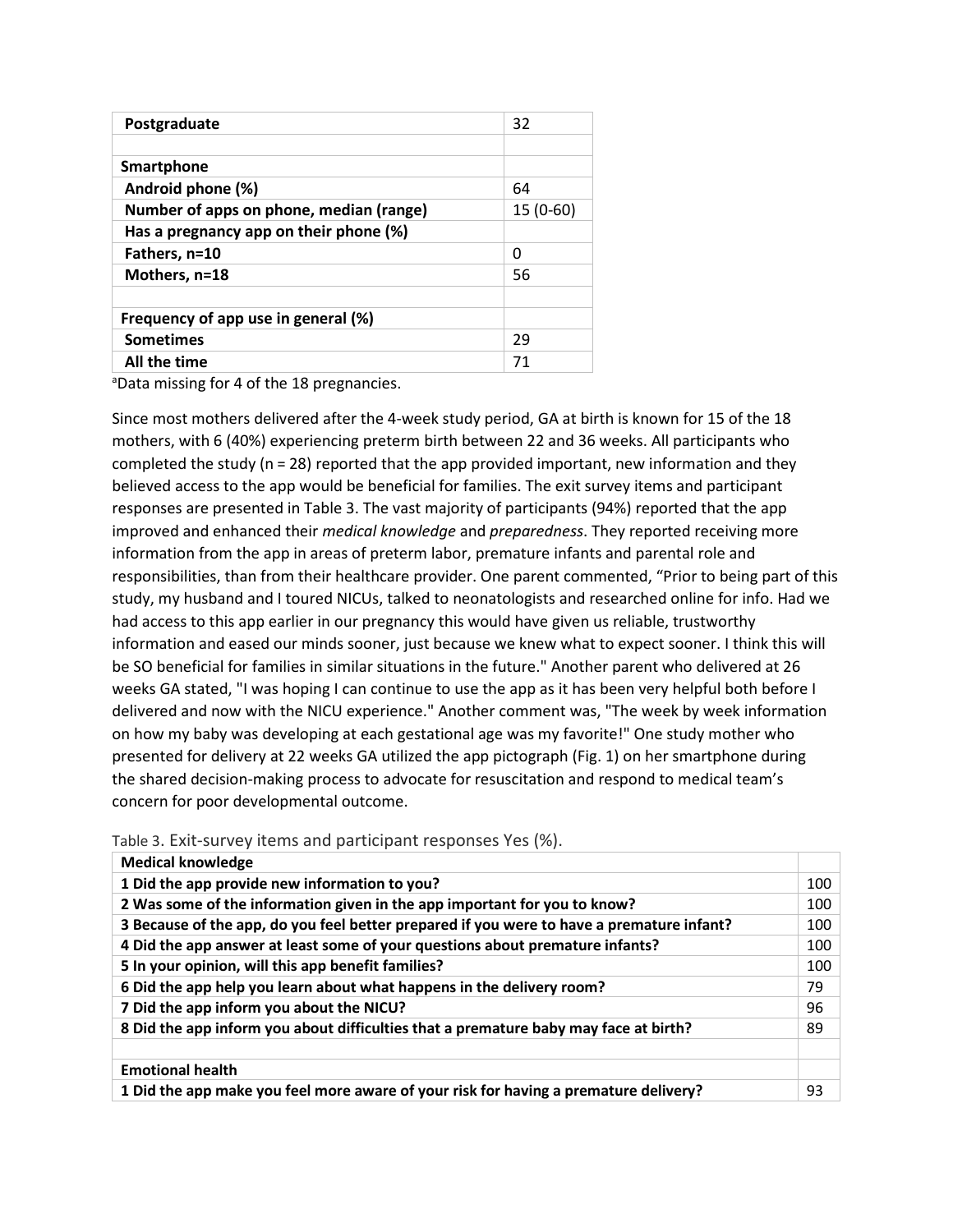| 2 Did the app increase your anxiety unnecessarily?                                                                                                | 14  |
|---------------------------------------------------------------------------------------------------------------------------------------------------|-----|
| 3 As time passed and you were familiar with the information provided, did the app increase your<br>anxiety about having a premature infant later? | 21  |
|                                                                                                                                                   |     |
| <b>Partnership and Advocacy</b>                                                                                                                   |     |
| 1 Because of the app, did you ask more questions at your doctor visits?                                                                           | 43  |
| 2 Because of the app, did you and your partner discuss pregnancy or prematurity issues?                                                           | 86  |
| 3 Did you share information given in the app with other family/friends (excluding a partner<br>already enrolled in the study)?                    | 57  |
|                                                                                                                                                   |     |
| Content and desire for information                                                                                                                |     |
| 1 Did the app give too much information about premature infants?                                                                                  | 18  |
| 2 The information in the library was not enough.                                                                                                  | 46  |
| 3 Did you learn something new from the videos showing an actual resuscitation of a newly born<br>premature infant in the delivery room?           | 54  |
| 4 The information about medical equipment NICU was not helpful.                                                                                   | 25  |
| 5 I liked the week by week information on how my baby was developing at each gestational age.                                                     | 100 |
| 6 Information on major and moderate health conditions faced by premature infants should be<br>removed from the app.                               | 89  |

In the areas of *partnership and advocacy*, 86% of participants reported discussions regarding prematurity issues with their partner as a result of app utilization. Fifty-seven percent shared the app information with friends and other family members. When asked "Which source gave you more information about the role of parents of premature infants during hospitalization?", 79% reported the app provided them more information than their healthcare provider. Only 43% of the participants reported asking more questions during their obstetric visits. One participant suggested adding a "section for questions to ask your doctor, a pre-written list AND ability to add own questions with reminders for time of appointment." One father commented, "I would have liked if the app addressed me (instead of my wife) and addressed more of a father's role and what I can specifically do. Overall loved the app though!."

When examining effects on parental *emotional health*, most (93%) parents reported heightened awareness of their risk of preterm birth. With app use, a minority of the parents (21%) reported anxiety about having a premature infant. One participant suggested "more information on the long-term effects." Another suggested adding "success stories of premature babies that are of different ages so that it may provide some hope for parents."

Participant ratings of the features of the P3 mobile app are presented in Table 4. The majority (89%) of the parents responded positively to the use of text notifications. The main area of improvement was in app functionality. One parent said, "At first it took me a while to click "More Details" on the notifications to read more details. It just didn't stand out to me." Other comments included, "The look of the app (needs improvement) and more functionality," and "I think the app should have more videos." Twentythree participants gave information regarding where they used the app, with 61% identifying only home utilization and the remainder identifying home and work utilization.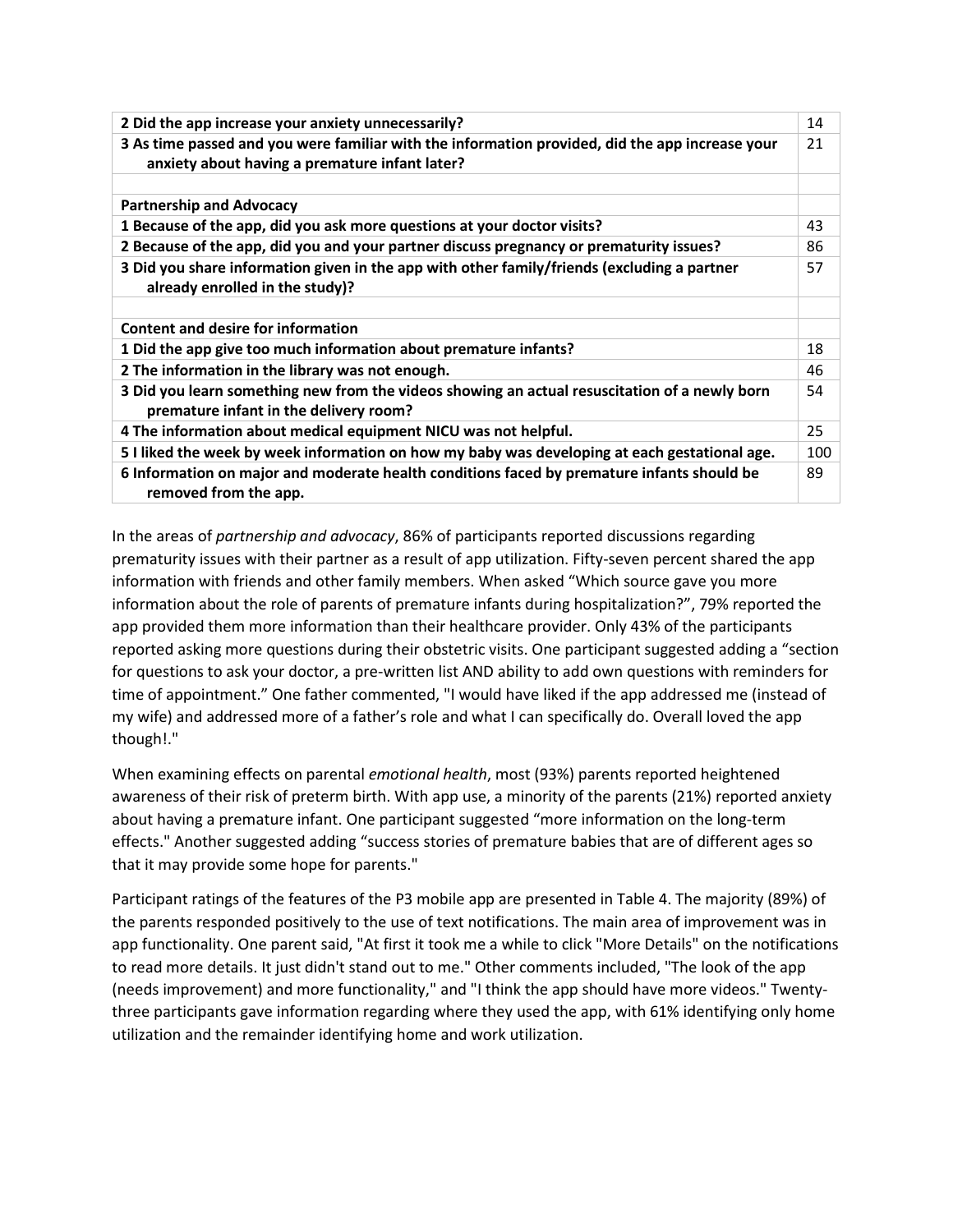|                         |                                                                                           |                | Percent        |                |      |                  |
|-------------------------|-------------------------------------------------------------------------------------------|----------------|----------------|----------------|------|------------------|
|                         |                                                                                           | Poor           | Low            | Average        | Good | <b>Excellent</b> |
| $\mathbf{1}$            | Rate your overall experience with this<br>app.                                            | 0              | 4              | 10             | 43   | 43               |
| $\overline{2}$          | Rate how easy it was to use the app.                                                      | $\Omega$       | $\Omega$       | $\overline{7}$ | 50   | 43               |
| 3                       | Rate how well you were able to<br>understand the information.                             | $\Omega$       | $\Omega$       | 4              | 32   | 64               |
| 4                       | Rate the audio explanations of the<br>app.                                                | $\overline{7}$ | 4              | 19             | 33   | 37               |
| 5.                      | Rate the video/visual aids of the app.                                                    | 0              | 6              | 0              | 47   | 47               |
| 6                       | Rate the "look" of the app.                                                               | 0              | 21             | 29             | 25   | 25               |
| $\overline{\mathbf{z}}$ | Rate how reliably the app functioned.                                                     | 4              | 0              | 18             | 25   | 53               |
| 8                       | Rate your learning experience with<br>the app.                                            | 0              | 4              | 4              | 52   | 40               |
| 9                       | Rate how trustworthy you felt the<br>information was.                                     | 0              | 0              | 11             | 18   | 71               |
| 10                      | How do you rate the options to<br>personalize the app to you and your<br>baby?            | 0              | 14             | 21             | 39   | 26               |
| 11                      | Rate how well the app kept your<br>attention.                                             | 4              | $\overline{7}$ | 29             | 18   | 42               |
| 12                      | Rate how well the app encouraged<br>you to learn more about prematurity.                  | 0              | $\overline{7}$ | 21             | 29   | 43               |
| 13                      | Rate how well you liked the color<br>scheme of the app.                                   | 0              | $\overline{7}$ | 36             | 32   | 25               |
| 14                      | Rate how well you liked the<br>"Feedback questions" that popped up<br>throughout the app. | 0              | 14             | 14             | 41   | 31               |

Table 4. Participant rating of Preemie Prep for Parents (P3) mobile app features, n = 28.

I confirm all patient/personal identifiers have been removed or disguised so the patient/person(s) described are not identifiable and cannot be identified through the details of the story.

Due to unforeseen app tracking limitations, partial app utilization data are available for 15 of the 28 participants. Over the 4-week study period, the app was accessed for an average of 8 h by the 15 participants, with user-specific range of 6 min to 14 h. The most accessed module included week-byweek information regarding GA-specific problems and outcomes of premature infants. The second most accessed module included maternal care information regarding route of delivery, delivery room care for preterm births, interventions to stop premature labor, and fetal monitoring. The third most accessed module included general pregnancy information regarding duration of a normal pregnancy, due date accuracy, full-term vs. preterm pregnancy, signs of preterm labor, and risk factors for preterm birth.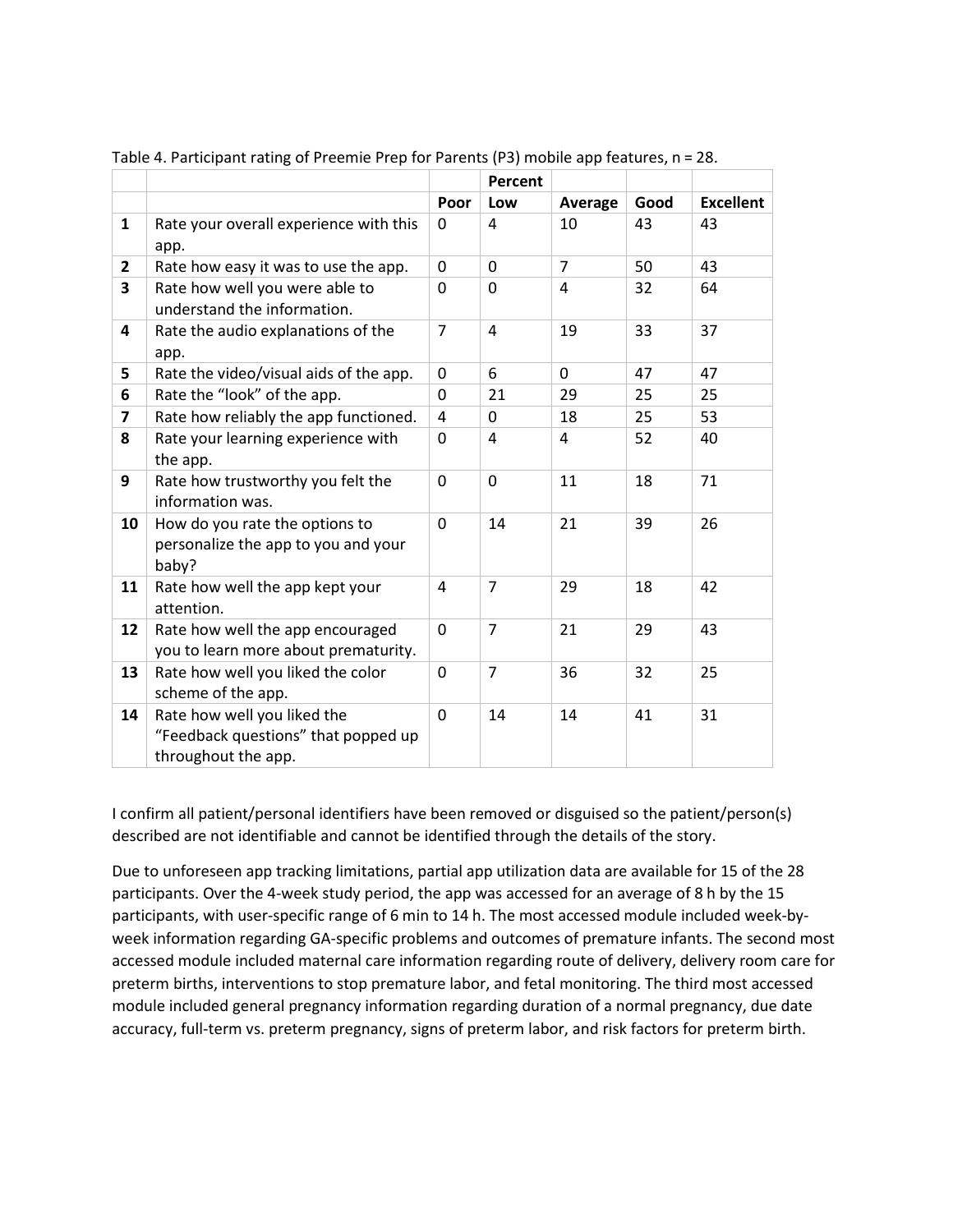#### 4. Discussion and conclusion

#### 4.1. Discussion

The 2014 National Institute of Child Health and Human Development (NICHD) workshop on management and counseling at periviable gestation identified several issues that still remain unresolved, including timing of parental prematurity counseling. The expert panel acknowledged that birth hospitalization is not an ideal time for parents to receive new medical information as the "healthcare team and the family must quickly make complex, ethically challenging decisions - often in an emotionally charged setting."<sup>32</sup> A mother featured in a publication regarding extreme premature birth reported "most of the information that I received was at 3 AM when I was in premature labor- you only hear bits and pieces."<sup>35</sup> While other families have stated that readily accessible, pertinent, and understandable information is requisite for family centered neonatal care. 36,37 We developed the P3 mobile app to provide parents a foundation of knowledge before the preterm birth hospitalization. Pilot users reported feeling better prepared for a preterm birth and receiving more prematurity information from the app as compared to their obstetric healthcare provider. Most users reported heightened awareness of risk of preterm birth and a small proportion of participants reported increase in anxiety, but overall, the app made participants feel better informed. These preliminary findings suggest that a smartphone parent education program may benefit pregnancies at risk of preterm birth.

Improved knowledge before preterm birth hospitalization can help parents influence healthcare decisions that impact prematurity health outcomes. <sup>38</sup> For example, appropriate choice of birth hospital will optimize care in the first postnatal hour, also known as the "Golden Hour." Studies show that evidence based care in the first postnatal hour reduces hypothermia, hypoglycemia, intraventricular hemorrhage, chronic lung disease and retinopathy of prematurity in preterm infants.<sup>39</sup> Other examples of decisions that improve preterm health outcomes include breast

feeding and progesterone prophylaxis.<sup>40,41,42,43</sup> If pregnancy ultimately does result in preterm birth hospitalization, parents can also benefit from better understanding of periviability GA health outcomes, options and complexities of neonatal delivery room care, and awareness of expected parental role in medical decision making.<sup>32</sup>

We believe that having the obstetric healthcare provider recommend the app to the parents is important for program success as studies show that mere knowledge of having a preterm birth risk factor is not associated with higher parental perceived risk of preterm birth.<sup>44,45</sup> This patient-clinician interaction then serves as the trigger for parental action. Cues to action are also provided via 3–5/week text messages and from the partner's use of the P3 app. The educational content, design and convenient availability of the P3 app decreases barriers and encourages self-efficacy. Fig. 2 shows the characteristics of the smartphone prenatal prematurity education program with reference to the Health Belief Model.

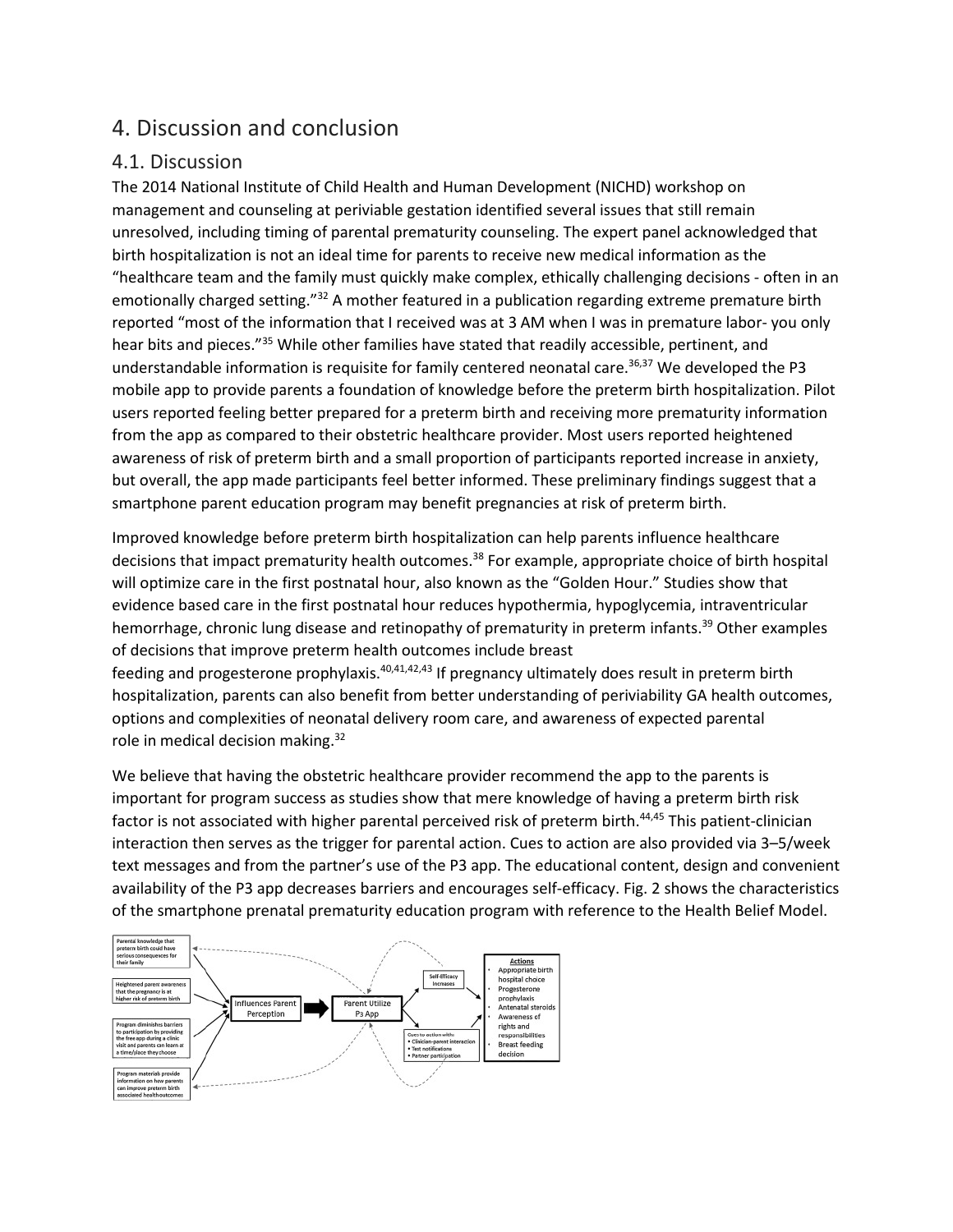Fig. 2. P3 mobile app anticipatory prematurity education program theoretical model.

A strength of the P3 app is that it allows families to learn and deliberate management and treatment options at their own pace. This is important as decisions made without adequate opportunity to discuss and contemplate the choices can result in suboptimal "gut reaction" decisions. Family deliberation is especially important for preterm birth decision making as research reveals that for high risk decisions the preference is to share the burden of decision making with the other parent.<sup>46</sup> Most P3 app users reported that because of the app they discussed pregnancy and prematurity issues with their partner and shared information with other family members.

The P3 app provides evidence-based information independent of the healthcare professional who counsels the parents at the time of hospitalization. Some parents who have experienced shared medical decision making reported feeling that healthcare providers present information in a manner that encourages parents to agree with the healthcare provider recommendations.<sup>46,47</sup> The experience of the 22-week GA mother, referenced in the results, highlights how the P3 app can empower parents to effectively advocate their treatment preference to the medical team. We envision that the smartphone based education will supplement and not replace the information parents receive during preterm birth hospitalization. However, we hypothesize that parents already familiar with the P3 app information will better comprehend the more specific medical facts provided by clinicians during the hospitalization and be able to make better informed medical care decisions.

According to Pew Research, 91% of U.S. adults of child-bearing age own a smartphone, and 63% with lower income (<30 K) use their smartphone to get health information.<sup>48,49</sup> This should allow for wide dissemination of the P3 app materials, especially because preterm birth is more common among those with the lower socioeconomic status (African-American decent, unmarried and not living with the partner, and teenage motherhood).<sup>50,51</sup> Printed educational aids have also been tested by us and other investigators. 31,52,53,54,55 Despite benefit in limited trials, printed aids have failed to have a wide impact due to maintenance and dissemination difficulties. In a study, 81% of parents with preterm birth reported using their smartphones for information, significantly more than brochures (33%) or books (56%).<sup>50</sup> Multimedia information is also more effective than printed information.<sup>56,34</sup> One of our participants commented in the exit survey "It's important to always keep (the information) up to date." Unlike printed educational-aids, the P3 app can be updated centrally and distributed universally. These qualities make the P3 app program easily scalable and suitable for wider implementation.

Mobile smartphone technology can remotely track use of educational materials. Tracking of selfdirected learning will identify information valued by families as they prepare for preterm birth. Currently, there is controversy regarding whether neonatal mortality and morbidity data is valued by parents, as some studies suggest that parents base their decisions on religious and/or cultural values.<sup>57,58</sup> Unfortunately, usage data was lost for some of our pilot participants due to problems in device-server syncing of data; however, this technical limitation has been addressed and we will be able to gather more P3 app usage information in a future trial. This will inform future educational materials development and clinician training.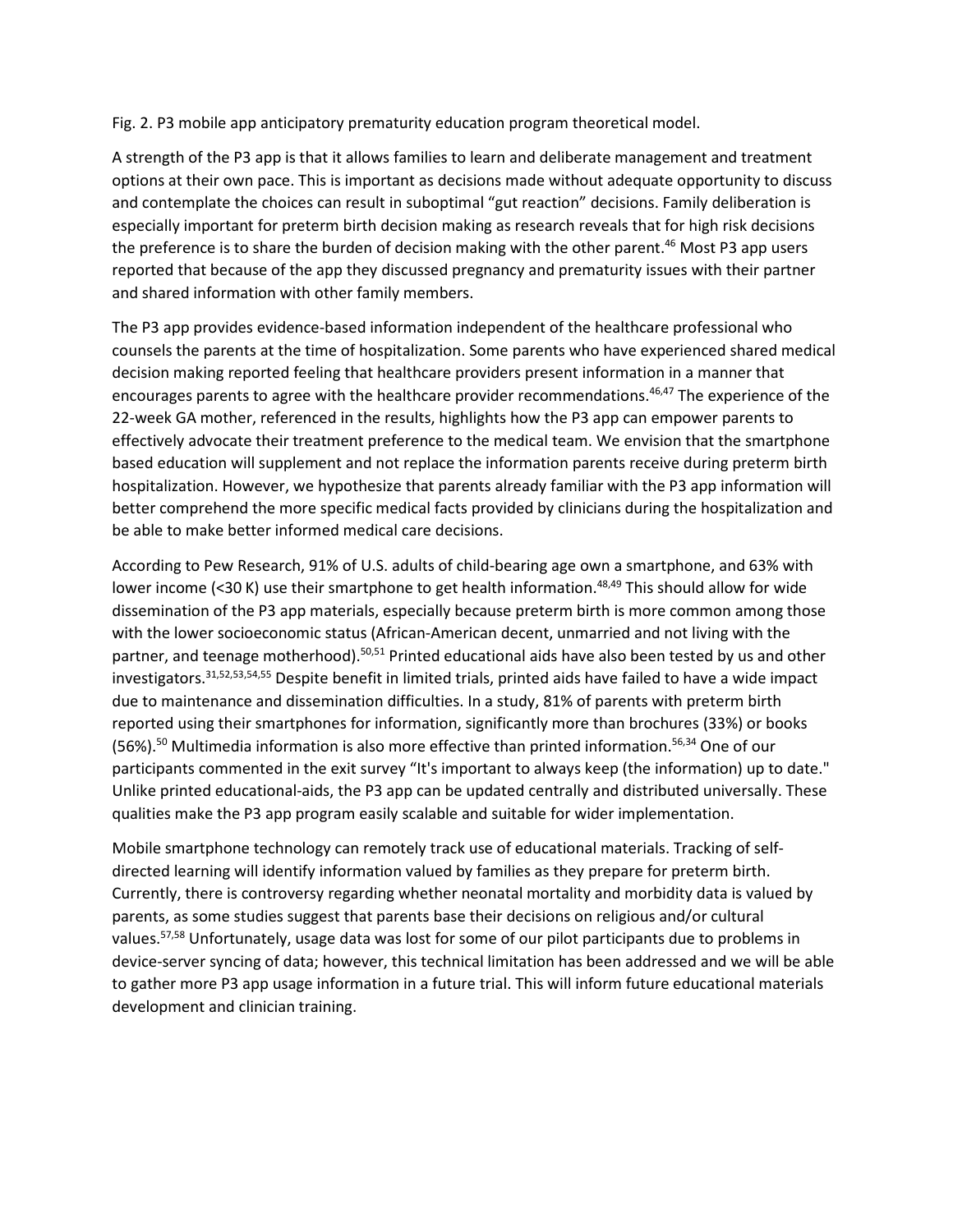#### 4.2. Conclusion

Our findings suggest that smartphone-based prenatal prematurity education is feasible. Larger trials testing the effect of the P3 app on parental knowledge and healthcare decision-making are required before establishing a wider program for parents with preterm birth risk factors.

#### 4.3. Practice implications

Smartphone-based prematurity education will allow for wide dissemination of information and empower parents to influence prehospitalization healthcare decisions known to impact prematurity health outcomes. If the pregnancy results in preterm birth hospitalization, parents would have built a foundation of knowledge and thus have the chance to better comprehend medical facts provided during the hospitalization, be aware of their rights and obligations, and be able to advocate for care aligned with their values.

#### Author contribution statement

- U. Olivia Kim, is the co-principal investigator and contributed to study design, funding acquisition app development, data collection, analysis and wrote the original draft of the manuscript.
- K. Barnekow, contributed to the funding acquisition, health literacy aspect of the app development and manuscript review and edits.
- S.I. Ahamed, contributed to the funding acquisition, mobile health aspect of the app development and manuscript review and edits.
- S. Drier, provided the parental perspective for the app development and manuscript review and edits.
- C. Jones, contributed to the obstetric aspect of the app development and manuscript review and edits.
- M. Taylor, contributed to the obstetric aspect of the app development and manuscript review and edits.
- Md. K. Hasan, contributed to the mobile health aspect of the app development and manuscript review and edits.
- M.A. Basir, is the principal investigator for the funding acquisition, he conceptualized the study intervention and contributed to the study design, app development, data collection, analysis and manuscript review and edits.

#### Financial disclosure

None.

#### Conflict of interest

The authors have no conflict of interest relevant to this article to disclose

#### Grant support

This project was supported by the National Center for Advancing Translational Sciences, National Institutes of Health (NIH) [grant number UL1TR001436]. Its content is solely the responsibility of the authors and do not necessarily represent the official views of NIH.

#### References

[1] Center for Disease Control and Prevention Website. Accessed

20180608. http://www.cdc.gov/reproductivehealth/maternalinfanthealth/pretermbirth.htm.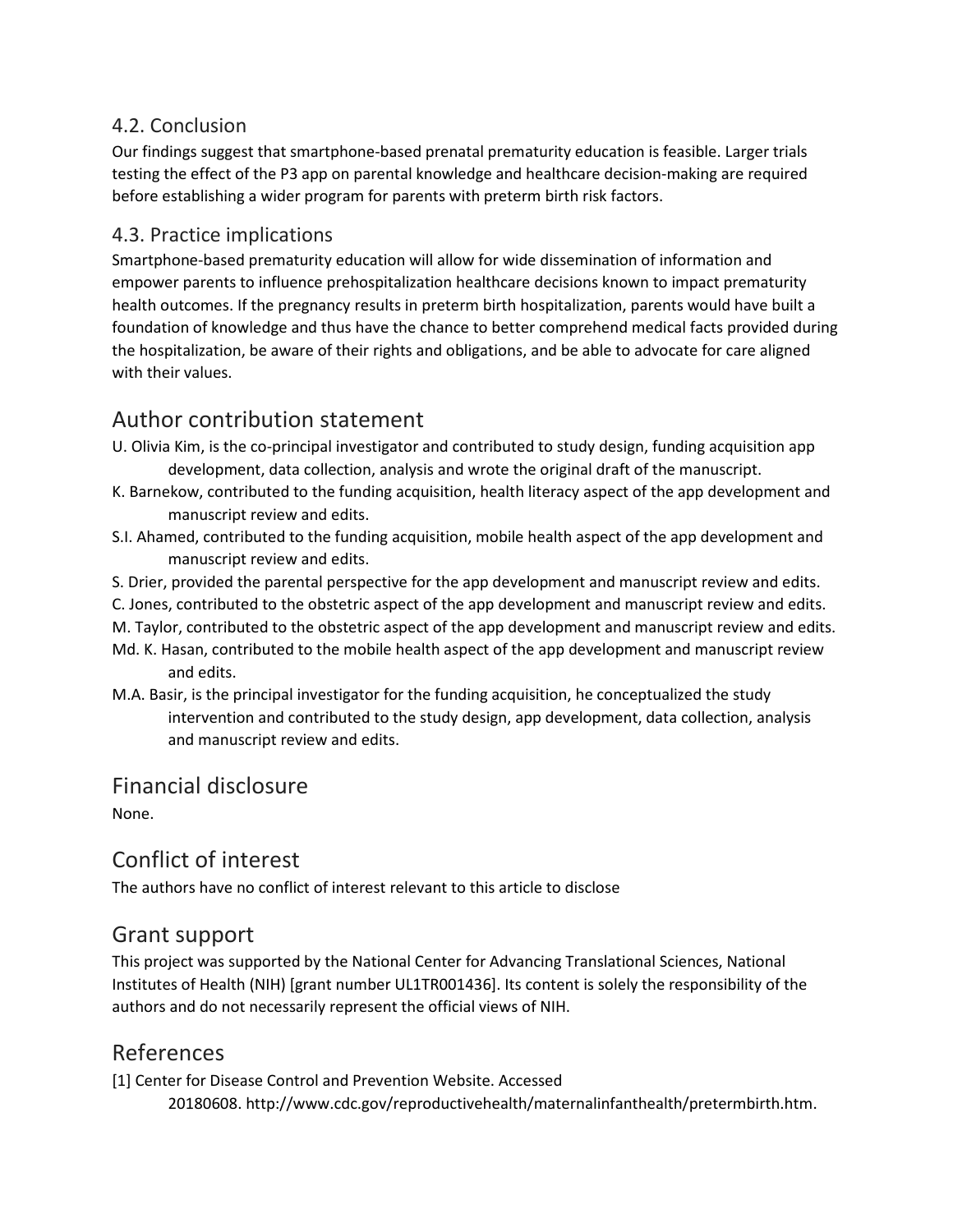- [2] S.R. Leuthner. **Borderline viability: controversies in caring for the extremely premature infant.** Clin. Perinatol., 41 (2014), pp. 799-814
- [3] S. Soria-Pastor, N. Padilla, L. Zubiaurre-Elorza, *et al.* **Decreased regional brain volume and cognitive impairment in preterm children at low risk.** Pediatrics, 124 (2009), pp. e1161-70
- [4] The Consortium on Safe Labor. **Respiratory morbidity in late preterm births.** J. Am. Med. Assoc., 304 (2010), pp. 419-425
- [5] M.S. Kramer. **Late preterm birth: appreciable risks, rising incidence.** J. Pediatr., 154 (2009), pp. 159- 160
- [6] K. Lindstrom, F. Lindblad, A. Hjern. **Psychiatric morbidity in adolescents and young adults born preterm: a Swedish national cohort study.** Pediatrics, 123 (2009), pp. e47-53
- [7] N. Younge, R.F. Goldstein, C.M. Bann, *et al.* **Survival and neurodevelopmental outcomes among periviable infants.** N. Engl. J. Med., 376 (2017), pp. 617-628
- [8] S.W. Wen, G. Smith, Q. Yang, M. Walker. **Epidemiology of preterm birth and neonatal outcome.**  Semin. Fetal Neonatal Med., 9 (2004), pp. 429-435
- [9] A. Mehrotra, J. Lagatta, P. Simpson, U.O. Kim, M. Nugent, M.A. Basir. **Variations among US hospitals in counseling practices regarding prematurely born infants.** J. Perinatol., 33 (2013), pp. 509-513
- [10] H. Harrison. **The principles for family-centered neonatal care.** Pediatrics, 92 (1993), pp. 643-650
- [11] H.D. Swan, D.C. Borshoff. **Informed consent--recall of risk information following epidural analgesia in labour.** Anaesth. Intensive Care, 22 (1994), pp. 139-141
- [12] M.P. Paulus, A.J. Yu. **Emotion and decision-making: affect-driven belief systems in anxiety and depression.** Trends Cogn. Sci. (Regul. Ed.), 16 (2012), pp. 476-483
- [13] J.K. Rilling, A.G. Sanfey. **The neuroscience of social decision-making.** Annu. Rev. Psychol., 62 (2011), pp. 23-48
- [14] N. Ghia, C.Y. Spong, V.N. Starbuck, A.R. Scialli, A. Ghidini. **Magnesium sulfate therapy affects attention and working memory in patients undergoing preterm labor.** Obstet. Gynecol., 183 (2000), pp. 940-944
- [15] H.A. Massett, M. Greenup, C.E. Ryan, D.A. Staples, N.S. Green, E.W. Maibach. **Public perceptions about prematurity: a national survey.** Am. J. Prev. Med., 24 (2003), pp. 120-127
- [16] V.P. Govande, K.J. Brasel, U.G. Das, J.I. Koop, J. Lagatta, M.A. Basir. **Prenatal counseling beyond the threshold of viability.** J. Perinatol., 33 (2013), pp. 358-362
- [17] J. Cummings, COMMITTEE ON FETUS AND NEWBORN. **Antenatal counseling regarding resuscitation and intensive care before 25 weeks of gestation.** Pediatrics, 136 (2015), pp. 588- 595
- [18] U.O. Kim, M.A. Basir. **Informing and educating parents about the risks and outcomes of prematurity.** Clin. Perinatol., 41 (2014), pp. 979-991
- [19] American College of Obstetricians and Gynecologists and the Society for Maternal-Fetal Medicine, J.L. Ecker, A. Kaimal, *et al.* **#3: periviable birth.** Am. J. Obstet. Gynecol., 213 (2015), pp. 604-614
- [20] M.R. Powell, U.O. Kim, M.C. Weisgerber, P.M. Simpson, M. Nugent, M.A. Basir. **Readiness of obstetric professionals to inform parents regarding potential outcome of premature infants.** J. Obstet. Gynaecol., 32 (2012), pp. 326-331
- [21] J.L. Haywood, R.L. Goldenberg, J. Bronstein, K.G. Nelson, W.A. Carlo. **Comparison of perceived and actual rates of survival and freedom from handicap in premature infants.** Am. J. Obstet. Gynecol., 171 (1994), pp. 432-439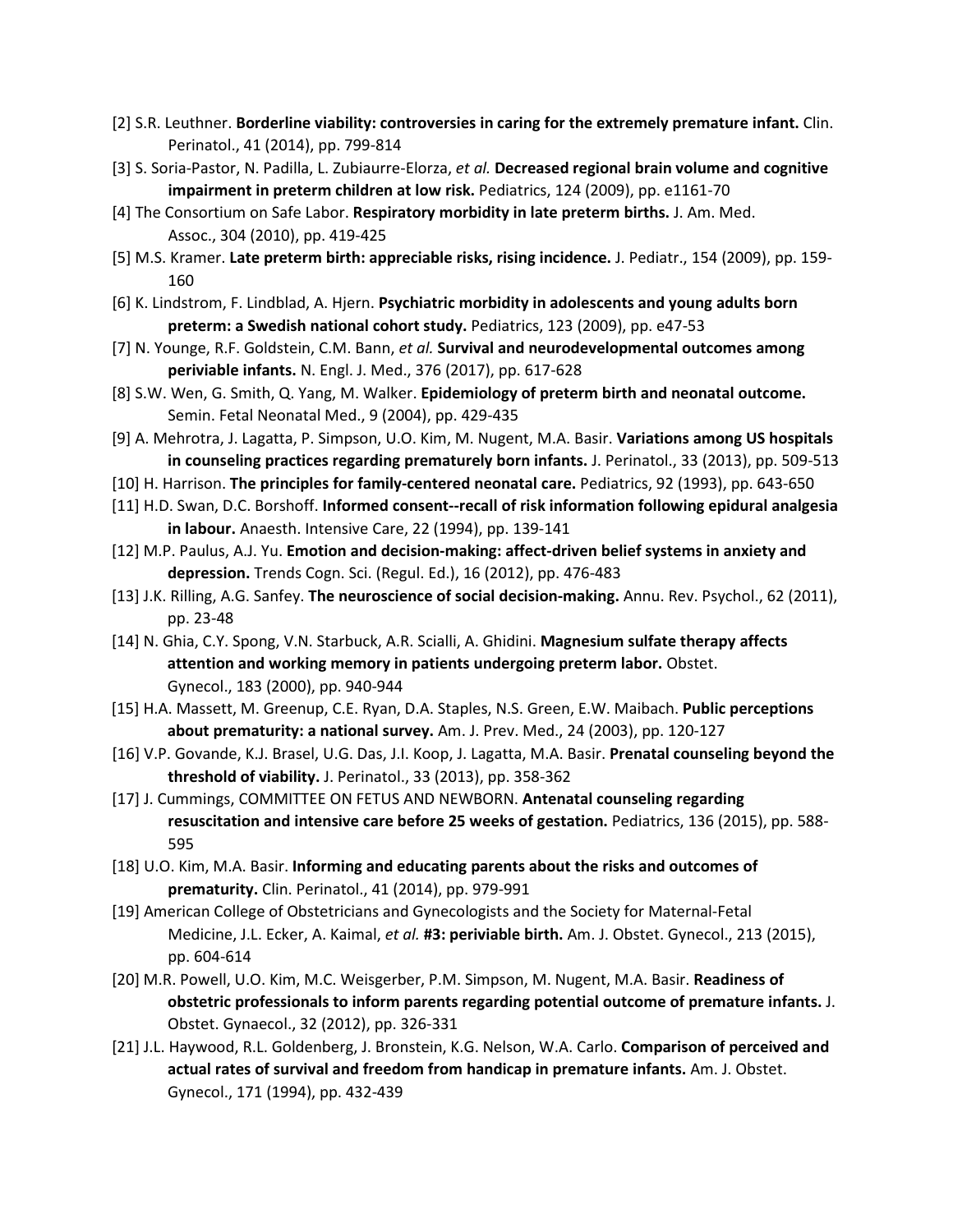- [22] Anita D.N.S. Catlin, Faan Fnp. **Thinking outside the box: prenatal care and the call for a prenatal advance directive.** J. Perinat. Neonatal Nurs., 19 (2005), pp. 169-176
- [23] A.J. Catlin, D.K. Stevenson. **Physicians' neonatal resuscitation of extremely low-birth-weight preterm infants.** Image – J. Nurs. Scholarship, 31 (1999), pp. 269-275
- [24] National Institutes of Child Health and Human Development Website Accessed 20180608 https://www.nichd.nih.gov/health/topics/preterm/conditioninfo/Pages/who\_risk.asp x.
- [25] M. Son, E.S. Miller. **Predicting preterm birth: cervical length and fetal fibronectin.** Semin. Perinatol., 41 (2017), pp. 445-451
- [26] S.E. Purisch, C. Gyamfi-Bannerman. **Epidemiology of preterm birth.** Semin. Perinatol., 41 (2017), pp. 387-391
- [27] R. Whittaker, S. Matoff-Stepp, J. Meehan, *et al.* **Text4baby: development and implementation of a national text messaging health information service.** Am. J. Public Health, 102 (2012), pp. 2207- 2213
- [28] R. Whittaker, S. Matoff-Stepp, J. Meehan, *et al.* **Text4baby: Development and implementation of a national text messaging health information service.** Am J Public Health, 102 (2012), pp. 2207- 2213
- [29] T. Tamrat, S. Kachnowski. **Special delivery: An analysis of mHealth in maternal and newborn health programs and their outcomes around the world.** Child Health J., 16 (2012), pp. 1092- 1101
- [30] I. Rosenstock. **Historical origins of the Health belief model.** Health Educ. Monogr. (2) (1974)
- [31] A.D. Muthusamy, S. Leuthner, C. Gaebler-Uhing, R.G. Hoffmann, S. Li, M.A. Basir. **Supplemental written information improves prenatal counseling: a randomized trial.** Pediatrics, 129 (2012), pp. 1269-1274
- [32] T.N. Raju, B.M. Mercer, D.J. Burchfield, G.F. Joseph Jr. **Periviable birth: executive summary of a joint workshop by the Eunice kennedy Shriver national institute of child health and human development, society for Maternal-fetal medicine, American academy of pediatrics, and American college of obstetricians and gynecologists.** Obstet. Gynecol. (2018)
- [33] B.J. Stoll, N.I. Hansen, E.F. Bell, *et al. .***Neonatal outcomes of extremely preterm infants from the NICHD neonatal research network.** Pediatrics, 126 (3) (2010), pp. 443-456. 2014 123:1083-96
- [34] M.V. Pusic, K. Ching, H.S. Yin, D. Kessler. **Seven practical principles for improving patient education: Evidence-based ideas from cognition science.** Paediatrics & Child Health, 19 (3) (2014), pp. 119-122
- [35] D.K. Richardson. **A woman with an extremely premature newborn.** JAMA, 286 (2001), pp. 1498- 1505
- [36] H. Harrison. **The principles for family centered neonatal acre.** Pediatrics, 92 (1993), pp. 643-650
- [37] I. Hurst. **Providing Information to Parents of Extremely Premature Newborns.** JAMA, 287 (2002), pp. 41-42
- [38] S. Hodgins, J. Tielsch, K. Rankin, A. Robinson, A. Kearns, J. Caglia. **A new look at care in pregnancy: simple, effective interventions for neglected populations.** PLoS One, 11 (2016), Article e0160562. Accessed 20160819. https://dx.doi.org/10.1371/journal.pone.0160562
- [39] D. Sharma. **Golden hour of neonatal life: need of the hour.** Matern. Health Neonatol. Perinatol., 19 (3) (2017), p. 16, 10.1186/s40748-017-0057-x.eCollection 2017